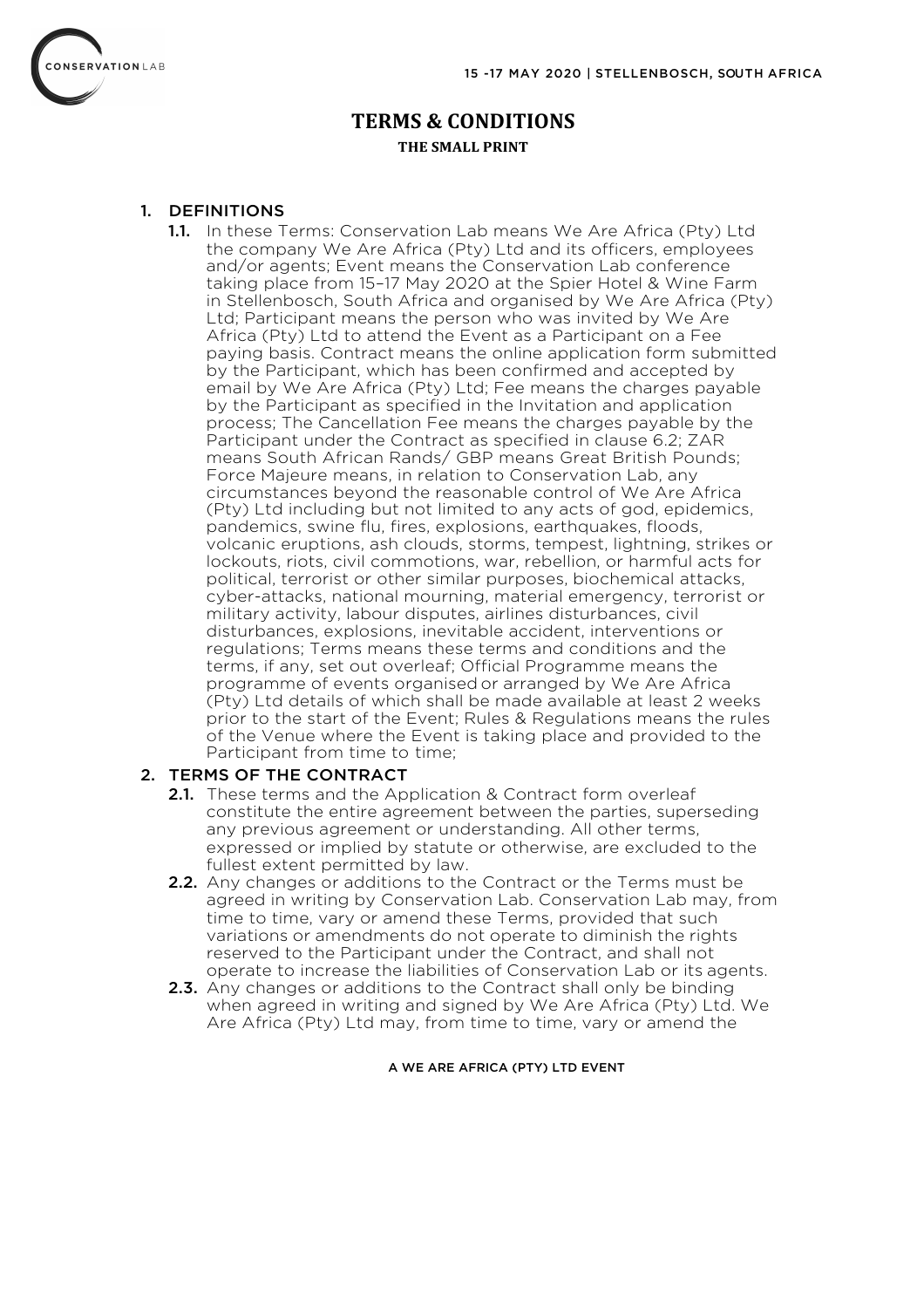

Contract by notice in writing to the Participant provided that such variations or amendments shall not operate to diminish the rights reserved to the Participant under the Contract or to increase the liabilities of the Participant or We Are Africa (Pty) Ltd.

## 3. FEES

- **3.1** The Participant shall pay the Fee in accordance with this clause 3.
- **3.2** Subject to clause 3.3, We Are Africa (Pty) Ltd shall invoice the Participant for the Fee on the Commencement Date or as soon as possible thereafter. The balance of the Fee shall be invoiced no later than 90 days prior to the start of the Event.
- **3.3** If the Commencement Date is less than 90 days prior to the start of the Event, We Are Africa (Pty) Ltd shall invoice the Participant as soon as possible thereafter.
- **3.4** All invoices will be payable by the Participant within 30 days of the date of the relevant invoices and subject to value added tax at the prevailing rate (if applicable). However, if the Commencement Date is less than 90 days prior to the start of the Exhibition, paymentof the Fee will be required immediately by return.
- **3.5** The Participant shall not be permitted to participate in the event unless payment in full and in cleared funds has been made of the Fee prior to commencement of the Event.
- **3.6** All payment of Fees must be paid by bank transfer to thenominated account of We Are Africa (Pty) Ltd and no payment will be accepted by credit card or cheque.

# 4 TRAVEL AND ACCOMMODATION

- 4.1 Conservation Lab will provide up to 2 nights accommodation (15 May and 16 May 2020) only for Participants. All Participants' accommodation will be on a single occupancy basis and is fully inclusive. Conservation Lab will not be responsible for extra room costs incurred during the stay (i.e. room service, spa, mini bar, dry cleaning, etc.). Any extension to the stay prior to 15 May 2020 or after 17 May 2020 after breakfast time or any change from single occupancy to double occupancy shall be at the Participant's own cost and will be charged directly by the hotel to the Participant on check-out. Conservation Lab will endeavour to take into account the Participant's preferences when allocating rooms.
- 4.2 As Conservation Lab is being charged for the Participants accommodation during the event, should the Participant choose to change their accommodation, this should be arranged at the sole discretion of the Participant and the Participant should seek to arrange alternative accommodation at their own cost. Any cancellation fees will be fully charged to the Participant. Should the Participant succeed in securing availability in another hotel, the Participant shall remain liable for their full event Fee and should inform the Conservation Lab immediately of these changes.
- 4.3 Neither Conservation Lab nor its agents shall be required to assist the Participants to obtain any documents necessary(including passport, Visa etc) for entry into the country where the Event is to be held. Any failure of the Participant to obtain any suchdocuments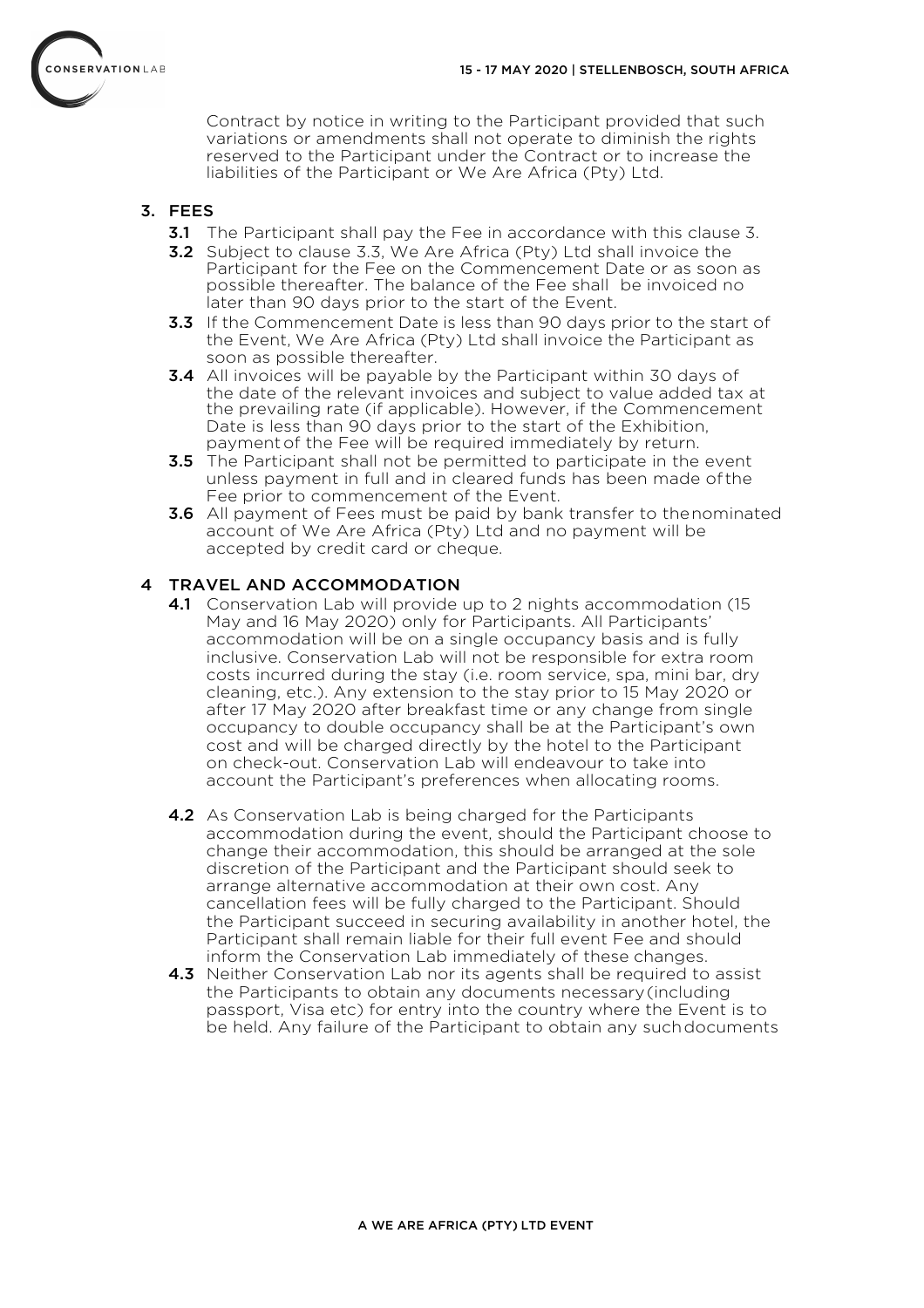

from the relevant authorities shall not constitute frustration of the contract.

**4.4** Participants are responsible for all their own travel arrangements

transfers and related costs, including flights and airport transfers,to and from the venue for the event.

### 5 CANCELLATION

- **5.1** By signing and agreeing to the contract, the Participant agrees to the policy below regarding any cancellation that should occurwithin the specified dates.
- **5.2** The Participant may cancel their place in the Participant Program in entirety, without incurring any cancellation fees, by giving prior notice in writing to Conservation Lab before the 1st Feb 2020. Between the 1<sup>st</sup> Feb and 1st March 2020 the Participant, will be liable for a Cancellation Fee equal to ZAR 1850/ GBP 105. If the Participant has paid a registration fee to attend Conservation Lab then ZAR 1850/ GBP 105 will be deducted from their fee refund. Between the 2<sup>nd</sup> Feb 2020 and 1st March 2020, the Participant will be liable for a Cancellation Fee equal to ZAR 7400/ GBP 425. If the Participant has paid a registration fee to attend Conservation Lab then ZAR 7400/ GBP 425 will be deducted from their fee refund. Between the 2nd March and 9th May 2020 or if the Participant is a no-show, the Participant be liable for a Cancellation Fee equal to ZAR 18500/ GBP 1059. If the Participant has paid a registration fee to attend Conservation Lab then ZAR 18500/ GBP 1059 will be deducted from their fee refund.
- 5.3 Conservation Lab shall be entitled to charge a Cancellation Fee equal to the value of ZAR 18500/ GBP 1059 should the Participant fail to attend one or more of the events on the Conservation Lab official program. The Participant may avoid the Cancellation Fee if they can be replaced by a person with the equivalent role and seniority within their organisation. However, any cost incurred in the replacementof an airline ticket or in processing a name change for that ticket will be charged directly to the Participants.
- **5.4** The Cancellation Fee should be payable to Conservation Lab

within 14 days of receipt of an invoice. If the Participant fails to do so, Conservation Lab will suspend any further invitation tothe Participant and to their company and blacklist them for any further Event organised by We Are Africa (Pty) Ltd.

**5.5** Conservation Lab may (without limiting any other remedy) at any

time terminate the contract by giving written notice to the Participant if the other commits any breach of these terms and (if capable of remedy) fails to remedy the breach within 10 days after being required by written notice to do so, or if the other goes into liquidation, becomes bankrupt, makes a voluntary arrangementwith its creditors or has a receiver or administrator appointed.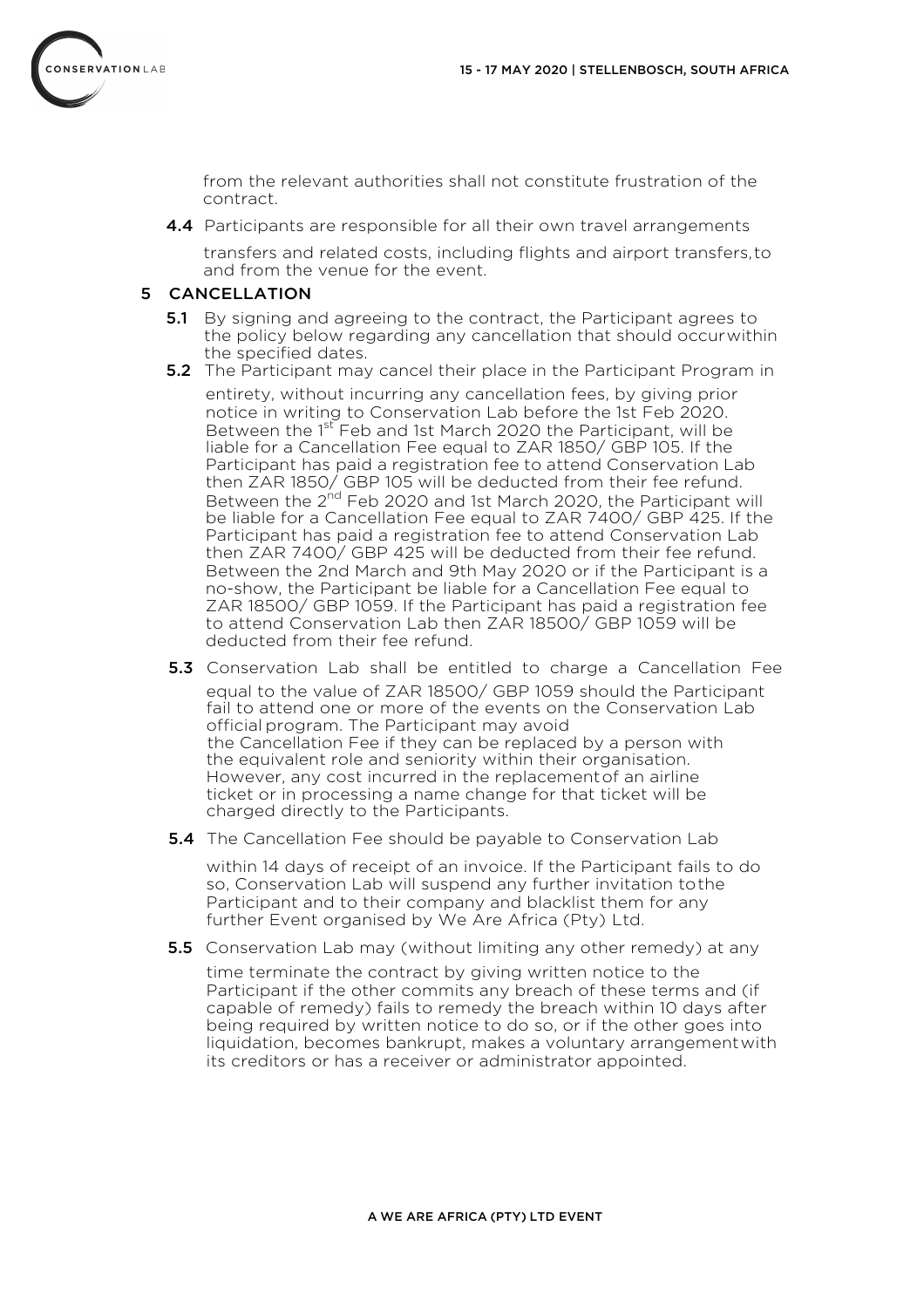

# 6 INDEMNITY

- **6.1** The Participant shall indemnify and hold harmless We Are Africa (Pty) Ltd against any loss, damages, costs, expenses or other claims arising from:
	- a. breach of these terms by the Participant or any person
	- **b.** acts or omissions of the Participant or its employees, whether negligent or otherwise

## 7 LIMITATION OF LIABILITY

- **7.1** Conservation Lab accepts no responsibilities from the following: Participants missing their flights; flight cancellations or delay; Participants not having the proper documentation (including Visa, ESTA, etc.) to enter the territory of the USA; insolvency and failure of any airline or hotels; loss or delay of baggage or excess luggage charge.
- **7.2** The Participant is required to obtain before entering into this contract adequate medical and travel insurance(cancellation).
- **7.3** Except in respect of death or personal injury caused by negligence or as expressly provided in these Terms, neither Conservation Lab or its servants or agents shall be liable to the Participant by reason of any representation (unless fraudulent), or any implied warranty, condition or other term, or any duty at common law, or under the express terms of the Contract, for any loss of profit orany indirect, special or consequential loss, damage, costs, expenses or other claims (whether caused by the negligence of Conservation Lab, its servants or agents or otherwise) which arise out of or in connection with the Event (including any delay or cancellation of the Event).
- 7.4 Neither Conservation Lab nor the Venue operator nor their agents, nor contractors nor employees shall have any liability, direct or indirect, consequential or special, for any loss or damage ordelay incurred by the Participant arising:
	- a. as a result of an act of Force Majeure
	- **b.** in relation to the movement of freight to and from the Venue
- **7.5** If the Event is cancelled, postponed, abandoned or curtailed, or the Venue becomes wholly or partially unavailable for the holding of the Event as a result of:
	- a. an act of Force Majeure; or conflicts or misinterpretations arising with the

national or local authorities of the host county, its sponsors, agents or other bodies regarding any and all aspects of the Event, then neither Conservation Lab nor any of its agents shall have any liability for any loss, damage or

delay to the Participant arising as a result of such circumstances. Conservation Lab shall be entitled, but not obliged, to reschedule the Event to another date and/or at an alternative site.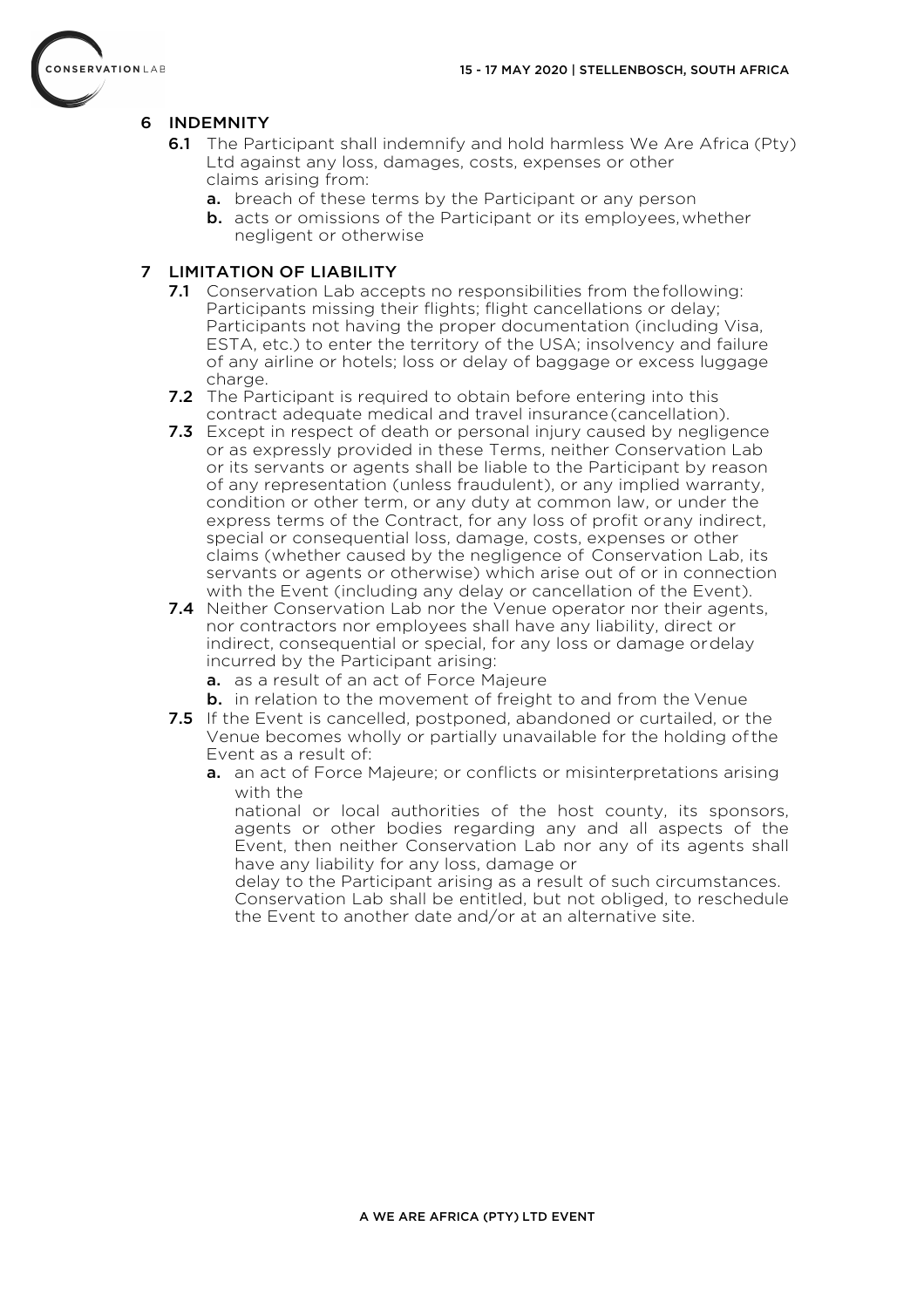

### 8 INSURANCE

8.1 The Participant is responsible for arranging its own insurance in relation to its employees, property and other equipment for which it is responsible and its participation expenses in case of cancellation, etc.

### 9 TAX

- **9.1** All Participants are fully responsible for their own tax liabilities as required by local governing authorities. We Are Africa (Pty) Ltd has no responsibility for the relevant tax process. This is a matter exclusively between the participating Participant and therelevant local authorities.
- **9.2** We Are Africa (Pty) Ltd reserves its right to charge tax on the Fee depending on the tax situation of the Participant and its countryof residence.

### 10 USE OF DATA

- 10.1 An official catalogue of Participants will be issued by We Are Africa (Pty) Ltd to all Participants. We Are Africa (Pty) Ltd does not accept any responsibility for any omissions, misquotations or other errors which may occur in the compilation of the catalogue.
- 10.2 The Participant hereby consents to its personal information being displayed in the official catalogue.
- **10.3** The Participant hereby consents to be photographed or videoed by a camera during Its participation at the Exhibition and acknowledges that the resulting material could be used by We Are Africa (Pty) Ltd for promotional purposes on print, on the internet and on electronic format at We Are Africa (Pty) Ltd 's absolute discretion.

### 11 GENERAL

- **11.1** No failure or delay by either party in exercising any of its rights under the Contract shall be deemed to be a waiver of that right, and no waiver by either party of any breach of the Contract by the other shall be considered as a waiver of any subsequent breach of the same or any other provision.
- 11.2 If any provision of these Terms is held by any court or other

competent authority to be invalid or unenforceable in whole or in part, the validity of the other provisions of these Terms and the remainder of the provision in question shall not beaffected.